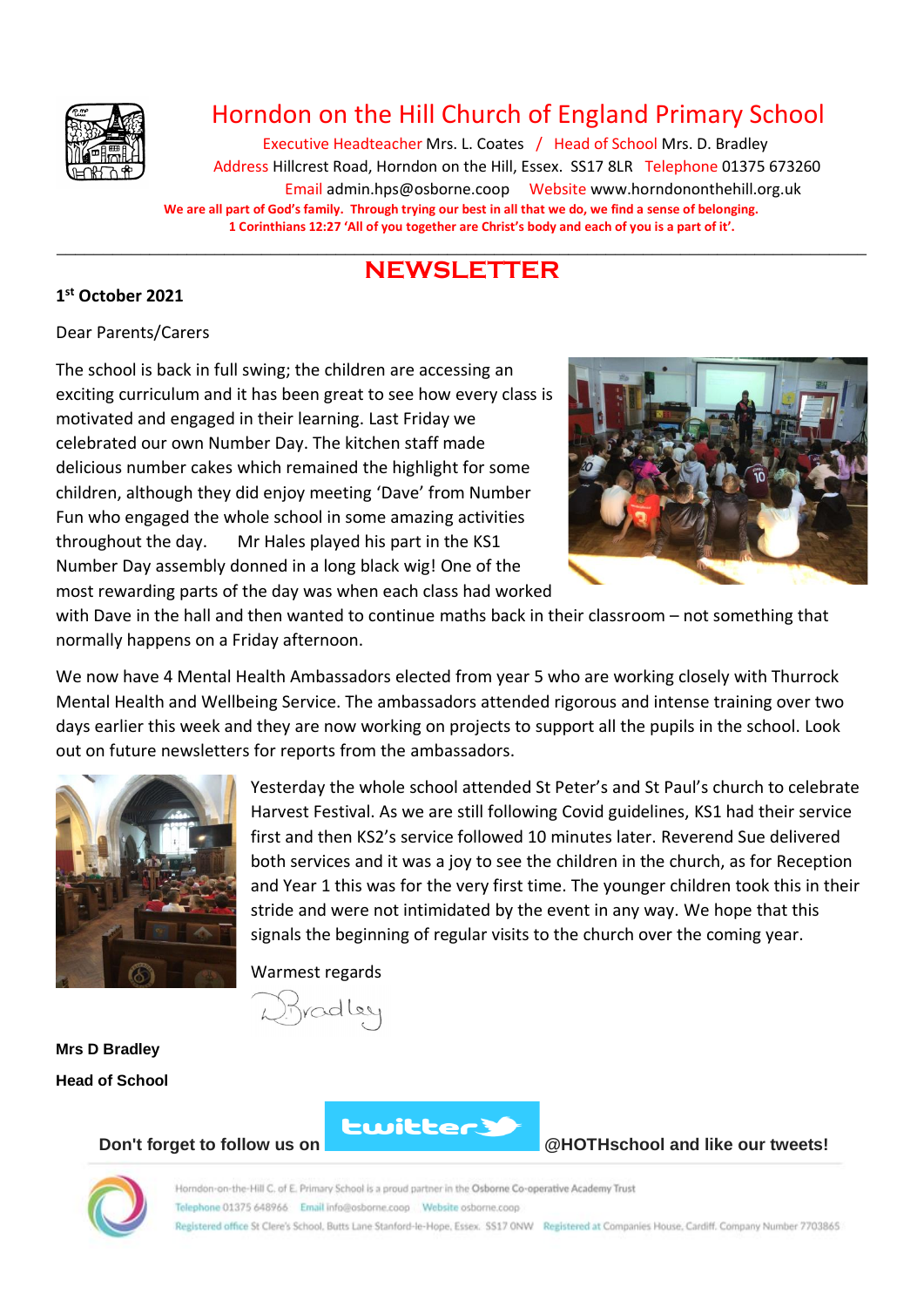### Head Teacher Awards

Susanna, Ava, Daisy, George,

### Attendance

Our attendance winners are Class 2 and Class 3.



- Reception ~ 96.1%
	- Class  $1 \approx 96.3\%$
	- Class  $2 \approx 96.6\%$
	- Class  $3 \approx 97.3\%$
	- Class  $4 \sim 93.1\%$
	- Class 5 ~ 96.9%
	- Class  $6 \approx 95.5\%$



# **DATES FOR YOUR DIARY**

| Thursday $7th$ - Pizza theme day – see below                 | 2022                                                        |
|--------------------------------------------------------------|-------------------------------------------------------------|
| Monday 11 <sup>th</sup> - 3:30pm Messy Church Group          |                                                             |
| Wednesday 13th - Year 6 Trip - Duxford                       | <b>JANUARY</b>                                              |
| Thursday 14 <sup>th</sup> - Individual School Photos         | Monday 10 <sup>th</sup> - 3:30pm Messy Church Group         |
| Sunday 31 <sup>st</sup> - PGL 1 <sup>st</sup> instalment due |                                                             |
| Wednesday $6th$ – Road Safety Walks Reception,               | <b>FEBRUARY</b>                                             |
| Year 3 and Year 5<br><b>NOVEMBER</b>                         | Monday 28th - PGL final instalment due                      |
| Tuesday 2 <sup>nd</sup> - Year 2 Trip – Colchester Castle    |                                                             |
|                                                              | <b>MARCH</b>                                                |
|                                                              | Wednesday 2 <sup>nd</sup> - Ash Wednesday Service at Church |



Horndon-on-the-Hill C. of E. Primary School is a proud partner in the Osborne Co-operative Academy Trust Telephone 01375 648966 Email info@osborne.coop Website osborne.coop Registered office St Clere's School, Butts Lane Stanford-le-Hope, Essex. SS17 ONW Registered at Companies House, Cardiff. Company Number 7703865

Thursday 31<sup>st</sup> - Easter Service at Church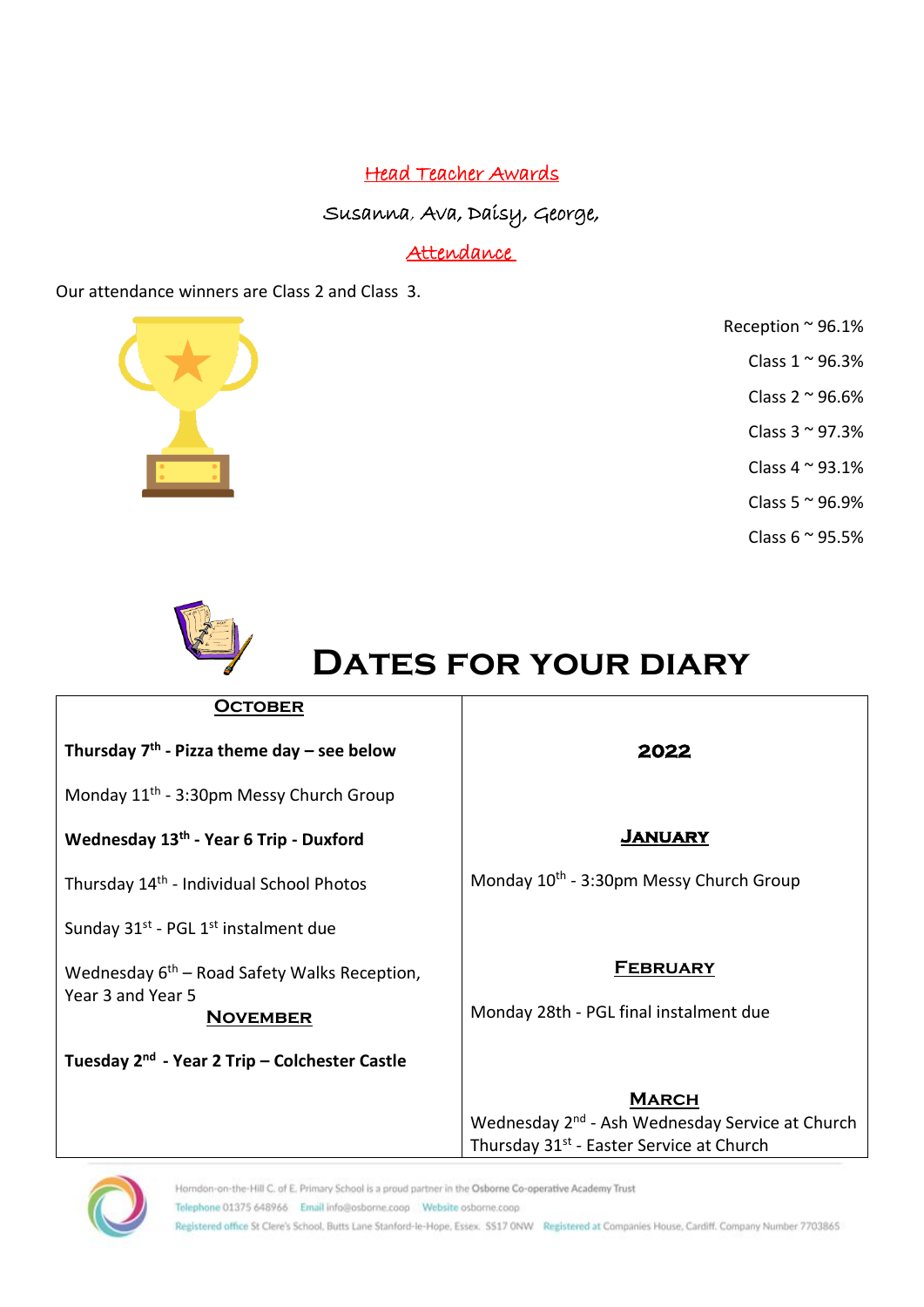| Wednesday 10 <sup>th</sup> - Yr 6 School nurses heights and<br>weights | <b>APRIL</b><br>Monday 25 <sup>th</sup> - 3:30pm Messy Church Group |
|------------------------------------------------------------------------|---------------------------------------------------------------------|
| Tuesday 16th - Reception class school nurses<br>heights and weights    | <b>MAY</b>                                                          |
|                                                                        | <u>JUNE</u>                                                         |
| <b>DECEMBER</b>                                                        | <b>JULY</b>                                                         |
| Monday 6 <sup>th</sup> - Thursday 9 <sup>th</sup> - Year 6 Bikeability | Monday 18 <sup>th</sup> - Leavers Service at Church                 |
| Friday 10 <sup>th</sup> - Year 4 Bikeability                           |                                                                     |
| Tuesday 14 <sup>th</sup> - Christmas Service at Church                 |                                                                     |
| Friday 31 <sup>st</sup> - PGL 2nd instalment due                       |                                                                     |
|                                                                        |                                                                     |

#### Wish List

We have been asked to compile a wish list for the school. Our Budget is severely limited, especially with the loss of income due to Covid, but there are items as a school we would love to purchase for the classrooms and children, if finances would allow. It was suggested that we add a wish list to our newsletter, as parents may have access to some of these items through their own workplace or know companies who may wish to donate to the school.

#### Wish List Pictures just for reference



– book storage for classrooms



Magazine holders Garden hose and outdoor tap – Nursery

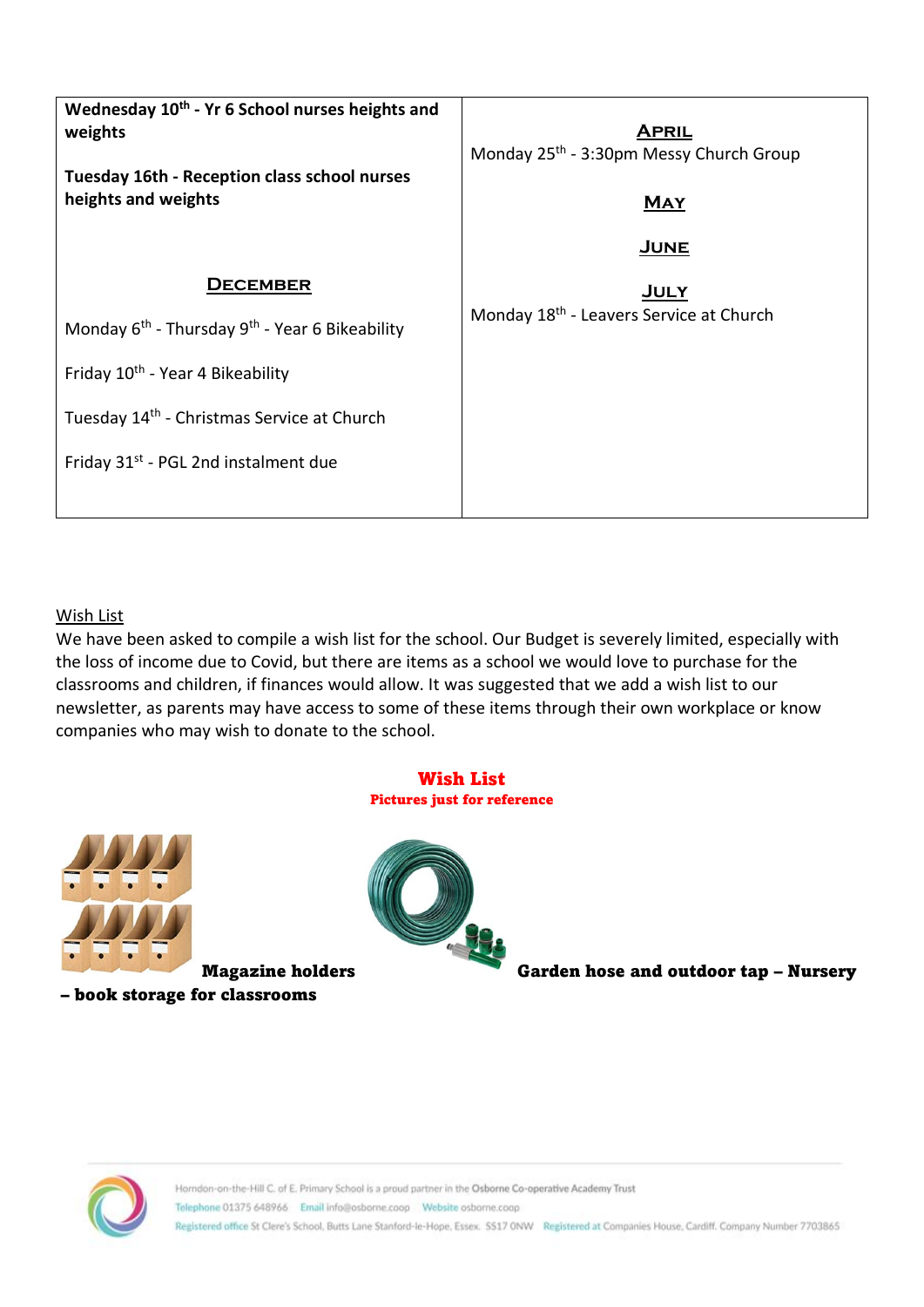

#### Video camera/camera that records



Bookcases – with backs A3 Laminator





Mini freezer – enabling us to create our own icepacks for

injuries



Dictionaries and Thesaurus - set for each class Painting Aprons





Felt tips/art supplies/modelling clay

New Cushions for book corners



Play builders bench Class Computer for Reception class Outdoor storage shed Reception

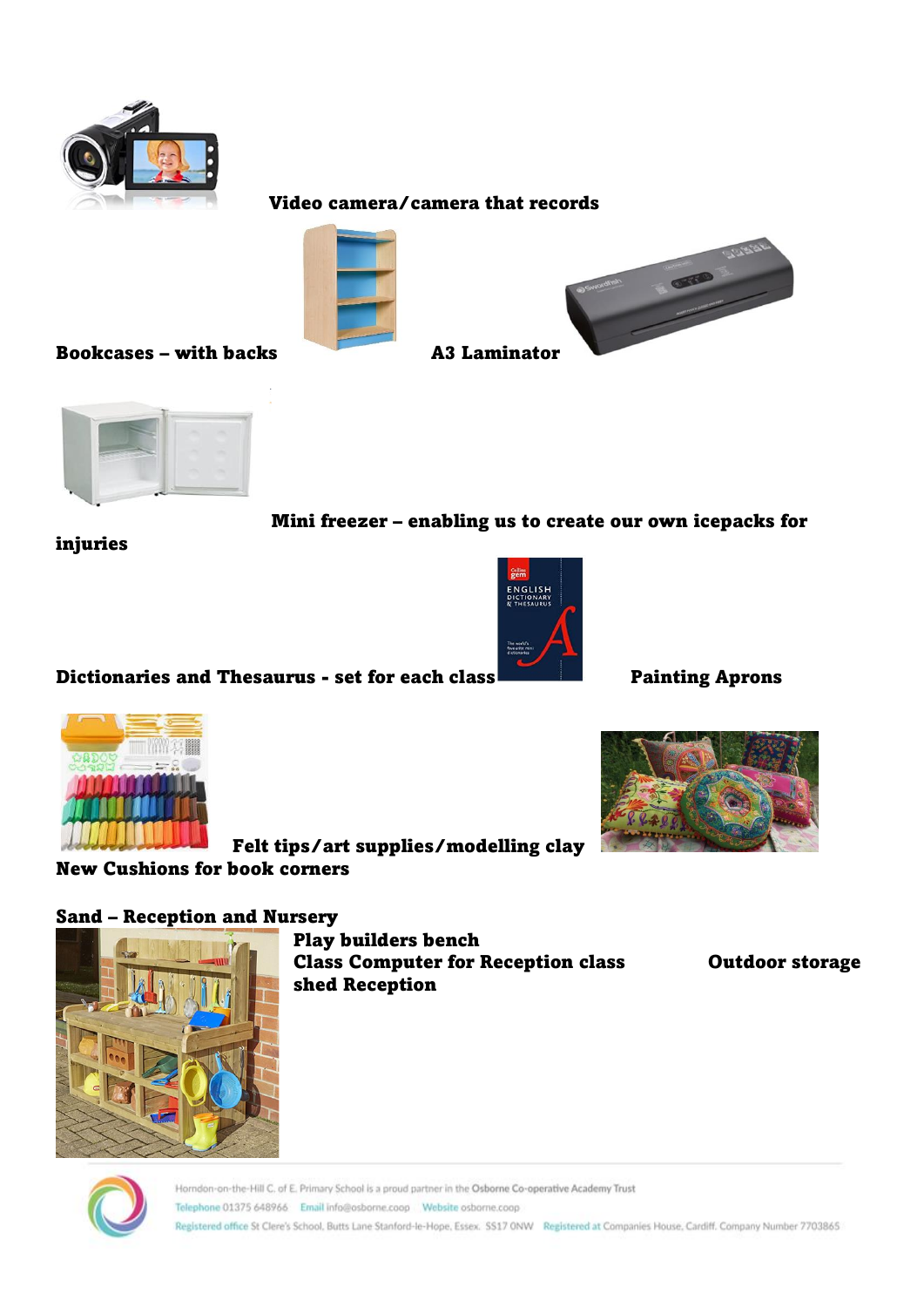

Scooters and Bikes Outdoor large board games - Jenga, twister etc



New Musical instruments/Music wall

I-Pads/Chromebooks

Additional items for the sensory room and sensory items for each class

New Carpets – Carpet time

This list is not exhaustive and we could certainly add to it over the coming months.

# **Prayer or the week**

## *Dear God You made life to be a journey. A journey of fun and amazement and a journey of hope and purpose. You made life to be a journey. A journey of choices and turnings and a journey of ups and downs. Help us all on our journey as you walk by our side. Amen*



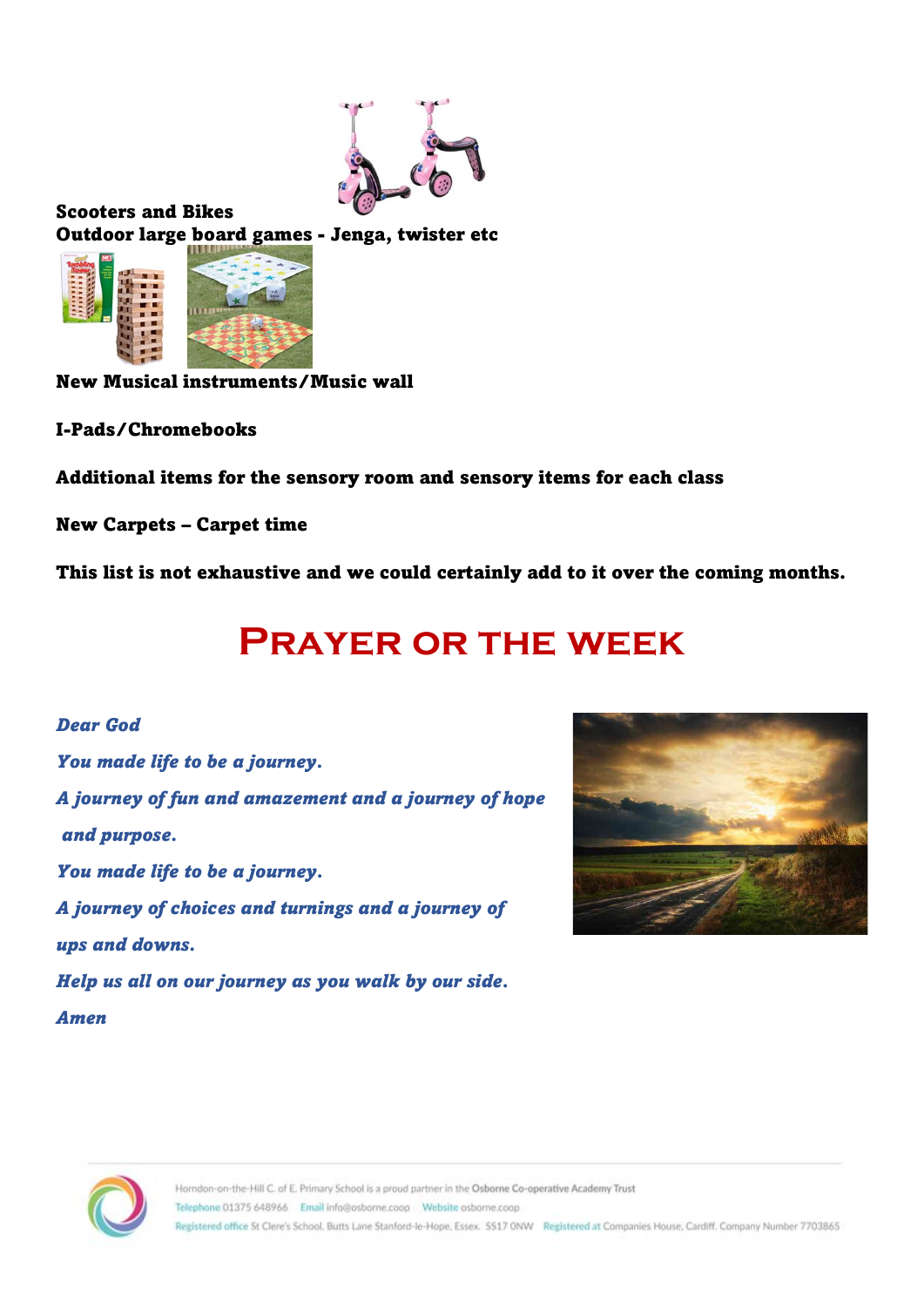### **St Peter and St Paul's Church, Horndon-on-the-Hill**

St Peter and St Paul's Church is part of the United Benefice of Orsett, Bulphan and Horndon-on-the-Hill Churches.

Our local incumbent, Reverend Sue visits our school regularly to lead Worship and offer support to our pupils, staff, and families. The school visits the Church regularly for a range of church festivals and celebrations. We have excellent links with our church and its community and value their support and guidance.



Once a term Revd Sue and her 'team' hold a Messy Church service after school. Messy Church is church for children and adults that involves creativity, celebration and hospitality. It includes a welcome, a long creative time to explore the biblical theme through getting messy; a short worship time involving story, prayer, song, games and similar; and a sit-down meal together at tables. It's all-age, It's fun. All

children must be accompanied by an adult! Dates of this service will be included in our school newsletter.

Revd Sue has also introduced Forest Church services – this is a new way of doing church, with roots in the long Christian tradition of engagement with nature. It is for all ages and includes outdoor Bible reading, songs, fun activities on a Biblical theme, worship, often around a fire, and refreshments. Details can be found on the Church's website.



For more information and details of Church services please visit the Church website www.hobnob.org.uk

If you would like to receive a weekly notice sheet and information from the church you can join their database by completing their online form, found at www.hobnob.org.uk/data. The form enables you to give the church permission to hold your contact details and to agree how these details can be used.

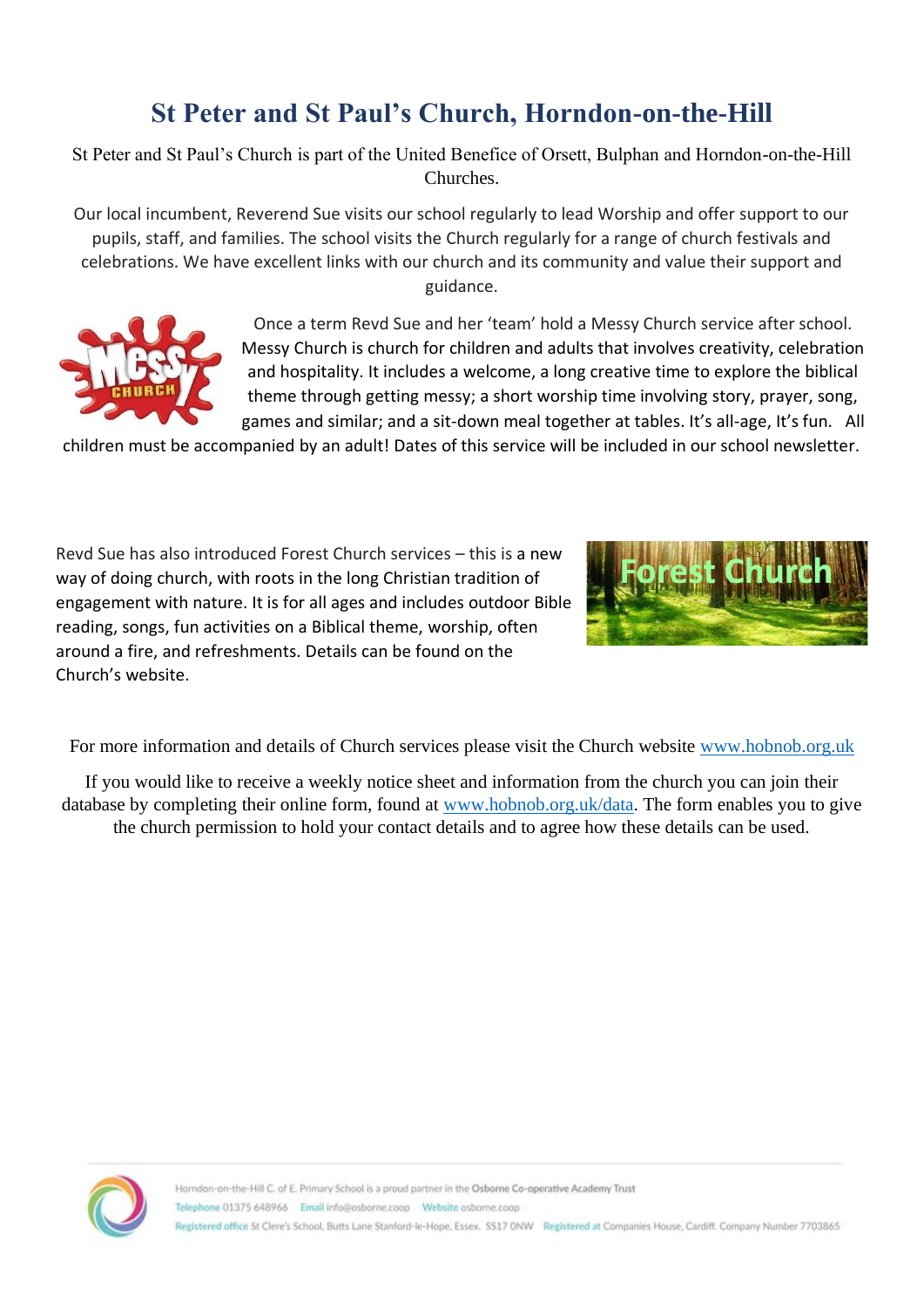Join us at St Giles and All Saints Church, Orsett for a

# Forest Church

# Harvest Celebration

#### Saturday 2nd October-4-5pm

Encounter God in the great outdoors: in the sky, the earth, the trees and the wildlife. This service is for all, old and young and includes outdoor fun activities on a Harvest theme around a fire.

There will be Harvest craft activities, marshmallow toasting and refreshments after the service.

The service will carry on even if it is raining so please dress appropriately. Please also bring along a rug or a chair to sit on.

I look forward to seeing you there

**Revd Sue**